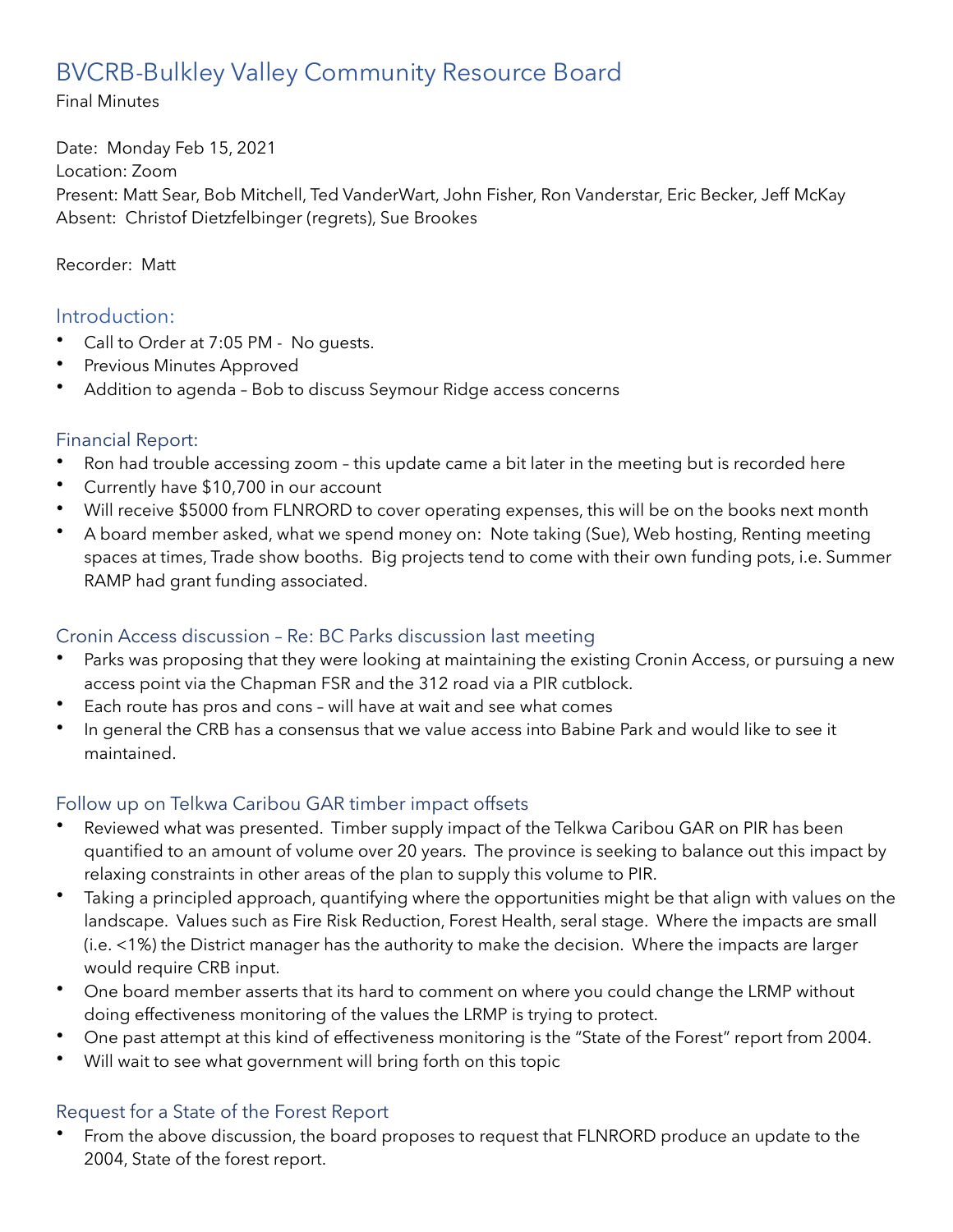- Many sources of information for this: FREP (Forest and Range Evaluation Program), MRVA (Multiple Resource Value Assessment), ESI (Environmental Stewardship Initiative), the Bulkley HLPO Analysis etc.
- When compared to the 2004 report as a base, an updated report could show whether the LRMP as implemented is in fact effective for the values it is supposed to support.

#### ACTION: Draft this letter

#### WHMA Areas – Letter from Geoff Recknell

- Ron has been working with David Skerik and Andy Muma to understand how the WHMA areas are identified to people without the Lands designation. Feels Dave has been very willing to help.
- Ministry is planning on a "Gap" review LRMPs to see what may be missed.
- General sentiment that they are reluctant to legalize these features.
- Numerous NGOs are pressuring government on this issue.
- For now, not much for the CRB to do except monitor the situation.

## Telkwa Coal Update from Ted

- Telkwa coal had a update to their EA application, however minor in nature and no commentary required from the board, we did comment on their original submission
- For disclosure Ted wanted to let us know that he may be working directly for Telkwa coal at times. This is not an issue generally unless there is a specific matter of conflict. For a specific matter a board member may have to recuse from a decision of the board.
- He is aware that they are undertaking some Geotechnical drilling

### FOI Support Request for Christof

- Christof is seeking a letter of support from the board asking to have the fees waived for his freedom of information request regarding the Visual Quality of the Reiseter creek cutblock.
- The board will support this request as "in the public interest".

ACTION: Bob to finalize letter and send.

#### Seymour Ridge

- The road to the private properties that is in the Seymour Ridge Core Ecosystem no longer has a gate.
- The Core is supposed to be non-motorized
- Firewood cutters have been accessing.
- Have asked the Ministry to put up no firewood cutting signs, but was informed that cannot be done.
- Feel there should be signs or a gate or some other sort of access control.

ACTION: Bob to write a letter requesting solution for access control to Seymore Ridge

#### Debbie Weldwood Email

Past member of the board, interested in rejoining

ACTION: Matt to reach out and suggest if she is interested, to apply.